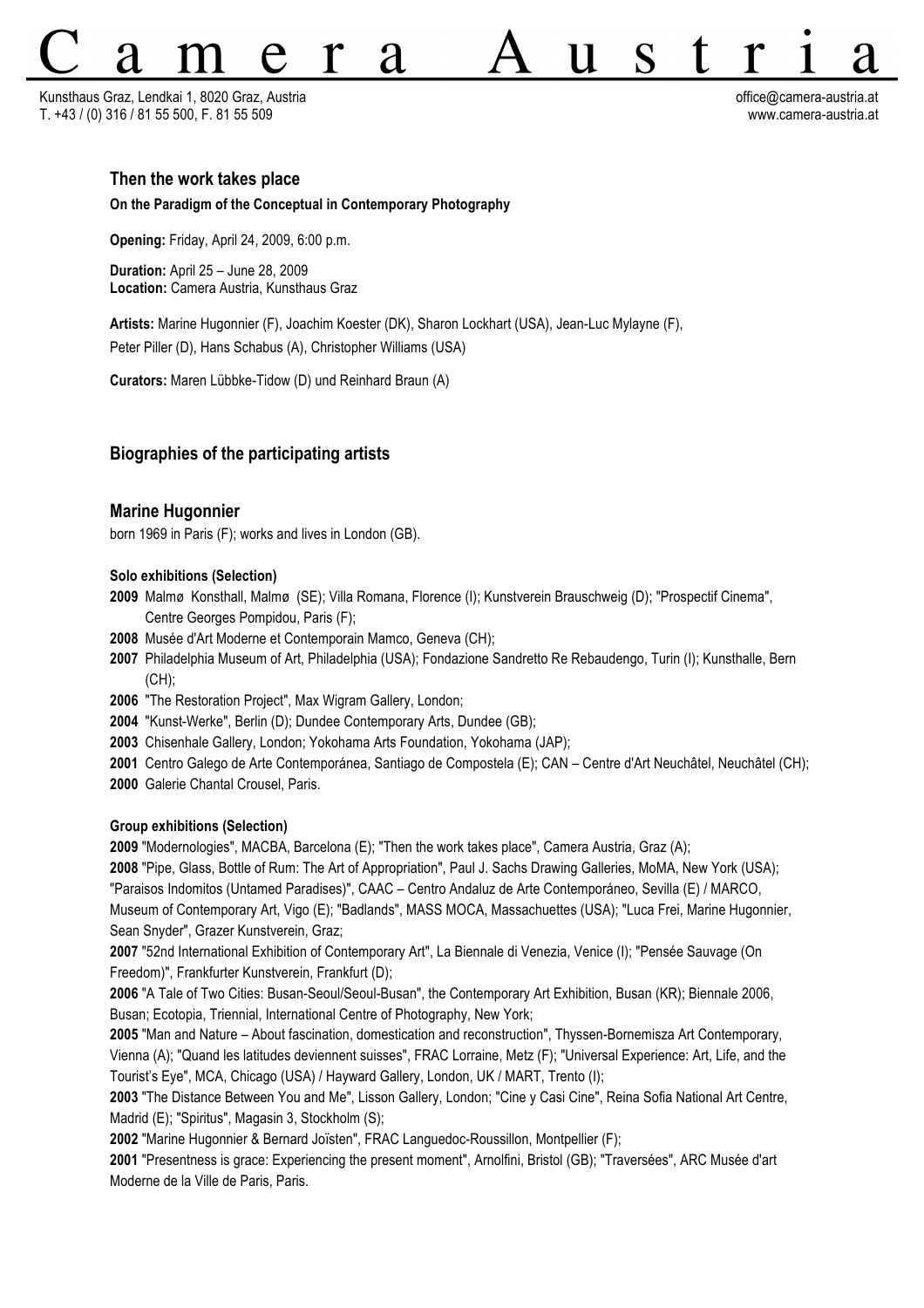## **Bibliography (Selection)**

Julien Dobbs-Higginson*,* "Marine Hugonnier", in: *Kultureflash*, July 2008,

http://www.kultureflash.net/archive/252/default.htm#event5505; Serena De Dominicis, "Marine Hugonnier: Narrazione e Geografia", in: *Arte e Critica* 56, Sept-Nov 2008; Eva Fabbris, "Interview: Marine Hugonnier", in: *Mousse*, September 2007; "Marine Hugonnier & Manon de Boer", in: Bomb, Number 101, fall 2007; Martin Herbert, Feature, *Artforum International*, September Issue; Marti Peran, Marine Hugonnier*,* "Exit"; in: *Express*, No.18, March Issue; Jaume Vidal Oliveras, "Autorrestrato de M. Hugonnier", in: *El Cultural: Arte*, 16th March, 2006; Katerina Gregos, "Marine Hugonnier", in: *Flash Art International*, July-September, 2005; Sophia Phoca, "Mountains with no Names", in: *Contemporary*, Issue 65, 2004; Denise Robinson, "Ariana", *Camera Austria International*, No. 82; Mark Godfrey, "Marine Hugonnier", in: *Frieze*, Issue 76, 2003; Martin Herbert, "Marine Hugonnier", *Camera Austria International*, No. 73, 2001; Liam Gillick, "Marine Hugonnier", *La Revista del Centro Galego de Arte Contemporánea*, September-December Issue, 2000.

# **Joachim Koester**

born 1962 in Copenhagen (DK); 1987 – 1993 The Royal Danish Academy of fine Arts, Copenhagen; lives and works in New York (USA).

## **Solo exhibitions (Selection)**

**2008** "Joachim Koester", Overgaden, Copenhagen (DK); "Tarantism & Pit Music", Galleri Nicolai Wallner, Copenhagen;

- **2007** "Min yttre gräns är en oändlig mur av punkter", Moderna Museet, Stockholm (SWE); "Numerous Incidents of Indefinite Outcome", Extra City, Antwerpen (B);
- **2006** "The Magic Mirror of John Dee", Palais de Tokyo, Paris, (F); "Messages from the Unseen", Lunds Konsthall (SWE); Galleri Nicolai Wallner, Copenhagen; Lunds Konsthall; Galerie Jan Mot, Brussels (B);
- **2005** "Danish Pavilion", Biennale di Venezia (I) (with Eva Koch, Peter Land, Ann Lislegaard, Gitte Villesen); Galerie Jan Mot, Brussels; Greene Naftali Gallery, New York;
- **2004** "De Verbeelding", Museum Zeewolde (NL);
- **2002** Kunsthalle Nürnberg (D); Galleri Nicolai Wallner, Copenhagen; Galerie Jan Mot, Brussels;
- **2001** Statens Museum for Kunst, Copenhagen; Centre National de la Photographie, Paris (F); Capecete Projects, Rio de Janeiro (BRA);
- **2000** Lawing Gallery, Houston (USA); Greene Naftali Gallery, New York; Galleri Nicolai Wallner, Copenhagen; ArtPace, San Antonio, Texas (USA); Mot & Van den Boogaard, Brussels; Arnolfini Gallery, Bristol (GB);
- **1999** Astrup Fearnley Museet, Oslo (N); P.S.1 Contemporary Art, New York; Kunst Werke, Berlin (D); Tomio Koyama Gallery, Tokio (JP);
- **1998** "INOVA", University of Wisconsin, Milwaukee (USA); Mot & Van den Boogaard, Brussels;
- **1997** Greene Naftali Gallery, New York;
- **1996** Galleri Nicolai Wallner, Copenhagen.

## **Group exhibitions (Selection)**

**2009** "Then the work takes place", Camera Austria, Graz (A);

- **2008** "Try again. Fail again. Fail better". Müscarnok/Kunsthalle, Budapest (H); "Die Wahrnehmung von Ideen führt zu Neuen Ideen", Kunstverein für die Rheinlande und Westfalen, Düsseldorf (D);
- **2007** Biennale di Venezia, Slovenian Pavilion, Venice (I); Private/Public, Museum Boijmans van Beuningen, Rotterdam (NL); "Elsewhere", University of South Florida Contemporary Art Museum, Tampa, Florida (USA); 1st Thessaoniki Biennale of Contemporary Art, Thessaloniki (G);
- **2006** Busan Biennale (BRA); "First the artist defines meaning", Camera Austria, Graz; "Again for Tomorrow", Royal College of Art, London (GB); "Mission: Reality", Museet for Samtidskunst, Roskilde (DK);
- **2005** "Some trees", Neuer Aachener Kunstverein (DE); "Baby Shower", Galleri Nicolai Wallner, Copenhagen; "Some Trees"*,*  Staatliche Kunstsammlungen, Dresden (D); "The Need To Document", Künstlerhaus Baselland, Basel (CH); "Black Market Worlds", 9. Baltic Triennial of International Art, Vilnius (LIT); "Today is just a copy of yesterday", Galerie Jan Mot, Brussels (B); "Skyggen", Vestsjællands Kunstmuseum, Sorø (DK); "Message from Andrée", Andrée Museet, Granna (SWE); 3. Ars Baltica Triennial of Photographic Art, Malmø Konsthal (SWE); "Woods", Kunsthaus Mürzzuschlag (A); "Dark Places", Santa Monica Museum of Art, Santa Monica (USA);
- **2004** "Home Extension", University Art Museum, Albany (USA); 3. Ars Baltica Triennial of Photographic Art, CAC, Vilnius; "Descriptions", Iaspis Gallery, Stockholm (SWE); "Territories"*,* Malmø Konsthal (SWE); "The Big Nothing", Institute of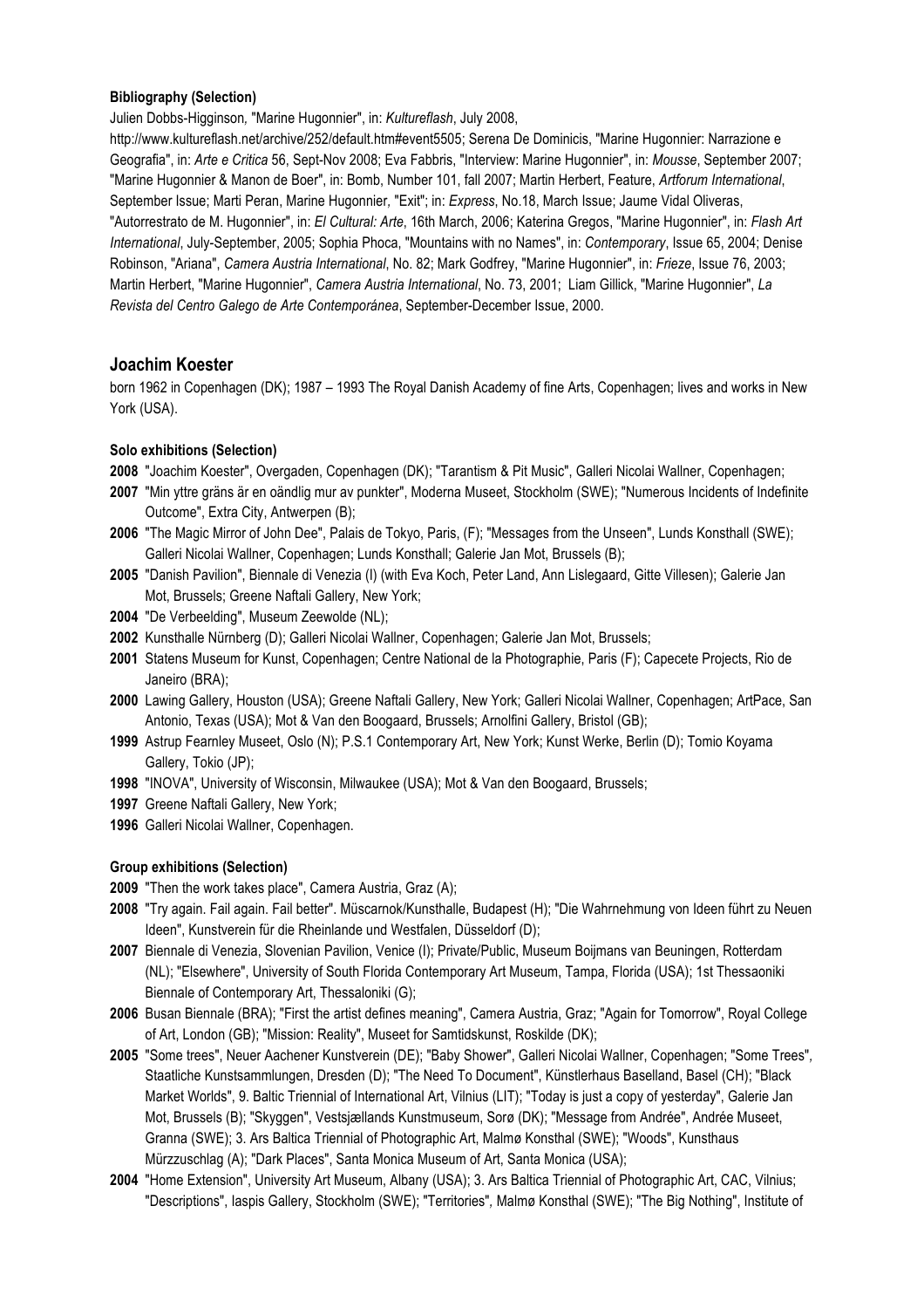Contemporary Art, Pennsylvania (USA); "Rear View Mirror", Kettle's Yard, University of Cambridge (GB);

- **2003** "Territories", Witte de With, Rotterdam (NL); "To Find a Home", "SeARCH", Amsterdam (NL); "The Portable Artist*",*  Instituto Mexico, Paris (F); "Prophetic Corners"*,* Contemporary Art Biennial, Lasi (LV); Ars Baltica Triennial of Photographic Art, Kiel (D); "Le beau corps de la memoire"*,* Musée des arts contemporains, Hornu (B); "Todos somos pecadores"*,* Museo De Arte Contemporáneo De Monterrey (MEX); "De bortbjudna"*,* Rooseum, Malmø; "Sound Systems", Salzburger Kunstverein; Salzburg (A); "The Ten Year Anniversary Show", Galleri Nicolai Wallner, Copenhagen; "Territories", Kunst Werke, Berlin (D); "Fra objektiv til objekt", Den Frie Udstilling, Copenhagen;
- **2002** "Out of Place. Contemporary Art and the Architectural Uncanny", Museum of Contemporary Art, Chicago (USA); "Pictures", Greene Naftali Gallery, New York (USA); "Eight Nordic Stories*",* Centro Galego de Arte Contemporánea, Santiago de Compostela (E); "Todos somos pecadores", The Museo Tamayo Arte Contemporáneo, Mexico City (MEX); "Confiture demain, confiture hier mais jamais, confiture aujourd'hui", Center of Art, Sète (F);
- **2001** "Greenland as Image"*,* The National Photomuseum, Copenhagen; "The Waste Land"*,* Österreichische Galerie Belvedere, Vienna (A); "Present compose", The Ottawa Art Gallery, Ontario (CAN); "Group Show", Gallerie Nicolai Wallner, Copenhagen;
- **2000** "Another Place", Tramway Visual Arts, Glasgow (GB); "Organising Freedom", Moderna Museet, Stockholm (DK); "Greater New York: New Art in New York Now", P.S.1 Contemporary Art Center, New York (USA); "North", Kunsthalle Wien; "Dirty Realism", Robert Pearre Fine Art, Tucson (USA); "Trailer", Greene Naftali Gallery, New York;
- **1999** "H:MIN:SEC", Kunstraum Innsbruck (A); "Close-Up", Nikolai Kike, Copenhagen; "L.A. International", Blum & Poe Gallery, Los Angeles (USA); "You Assume Certain Places Exist", Gallery Mot & Van den Boogaard, Brussels (B); *"*Cinema Cinema – Contemporary Art and the Cinematic Experience", Stedelijk Van Abbemuseum, Eindhoven (NL); "Public – Private", MonteVideo / TBA, Amsterdam (NL);
- **1998** "Young Danish Artists"*,* Sint-Lukasgalerij, Brussels (B); "Nordic Nomads", White Columns, New York; "Lost Paradise", Galeria Presenca, Lissabon (P); *"*H:MIN:SEC", Kölnischer Kunstverein, Cologne (D); "Somethings Rotten*"*, Museum Fridericianum, Kassel (D); "In Visible Light", Moderna Museet, Stockholm; "Contemporary Art from Denmark & Sweden"*,* Württembergischer Kunstverein, Stuttgart (D); "This Side of the Ocean"*,* Kiasma Museum of Contemporary Art, Helsinki (FIN); "Narrative Urge"*,* Uppsala Konstmusem; "Nuit Blanche", Musee d'Art Moderne de la Ville de Paris (F); "Exterminating Angel", Galerie Ghislaine Hussenot, Paris; "Twilight", Contemporary Art Center of Vilnius (LIT).

### **Art Magazines / Publications**

Hal Foster, "Blind Spots. The Art of Joachim Koester", in: *Art Forum*, April 2006; Michael Wilson, in: *Artforum*, September 2005; Emily King, "Paper Trail", in: *Frieze* 93, September 2005; Matthew Buckingham and Joachim Koester, "Points of Suspension", *October* 100 / 2002; Roy Exley, "From Here to Betweenity", in: *Parachute*, October / November / Dezember 2000; Maia Damianovic, "Joachim Koester interviewed by Maia Damianovic", in: *Camera Austria International*, No. 66 / 1999; Catsou Roberts, "Blue Haze: Images From A Recent Dream / Blauer Schleier: Bilder aus einem kürzlich geträumten Traum", in: *Camera Austria International*, No. 66 / 1999.

#### **Bibliography**

*Message from the Unseen*, monograph, Lunds Konsthall, 2006; *Nordenskiöld and the Ice Cap*, monograph, Space Poetry; *Message from Andrée*, Biennale di Venezia, Venice; *Row Housing*, Galleri Nicolai Wallner, Copenhagen; "different stories – different places", Kunsthalle Nürnberg; Catsou Roberts, "Narrative, Time and Space: Two or Three Things Joachim Koester Knows About", in: *Cinema Cinema: Contemporary Art and the Cinematic Experience*, Stedelijk Van Abbemuseum, Eindhoven.

### **Sharon Lockhart**

born 1964 in Norwood, Massachusetts (USA); studies at the Art Center College of Design, Pasadena (MFA) and San Francisco Art Institute, San Francisco, lives and works in Los Angeles, USA.

#### **Solo exhibition (Selection)**

**2008** Secession, Vienna (A); Kunstverein in Hamburg, Hamburg (D);

**2006** "Pine Flat", Walker Art Center, Minneapolis (USA); Arthur M.Sackler Museum, Harvard University, Cambridge (USA); Museu do Chiado – Museu Nacional de Arte Contemporânea (P); "Pine Flat Portrait Studio"*,* Blum & Poe, Los Angeles (USA); "Pine Flat", Barbara Gladstone Gallery, New York (USA); "Pine Flat Portrait Studio", neugerriemschneider, Berlin (D);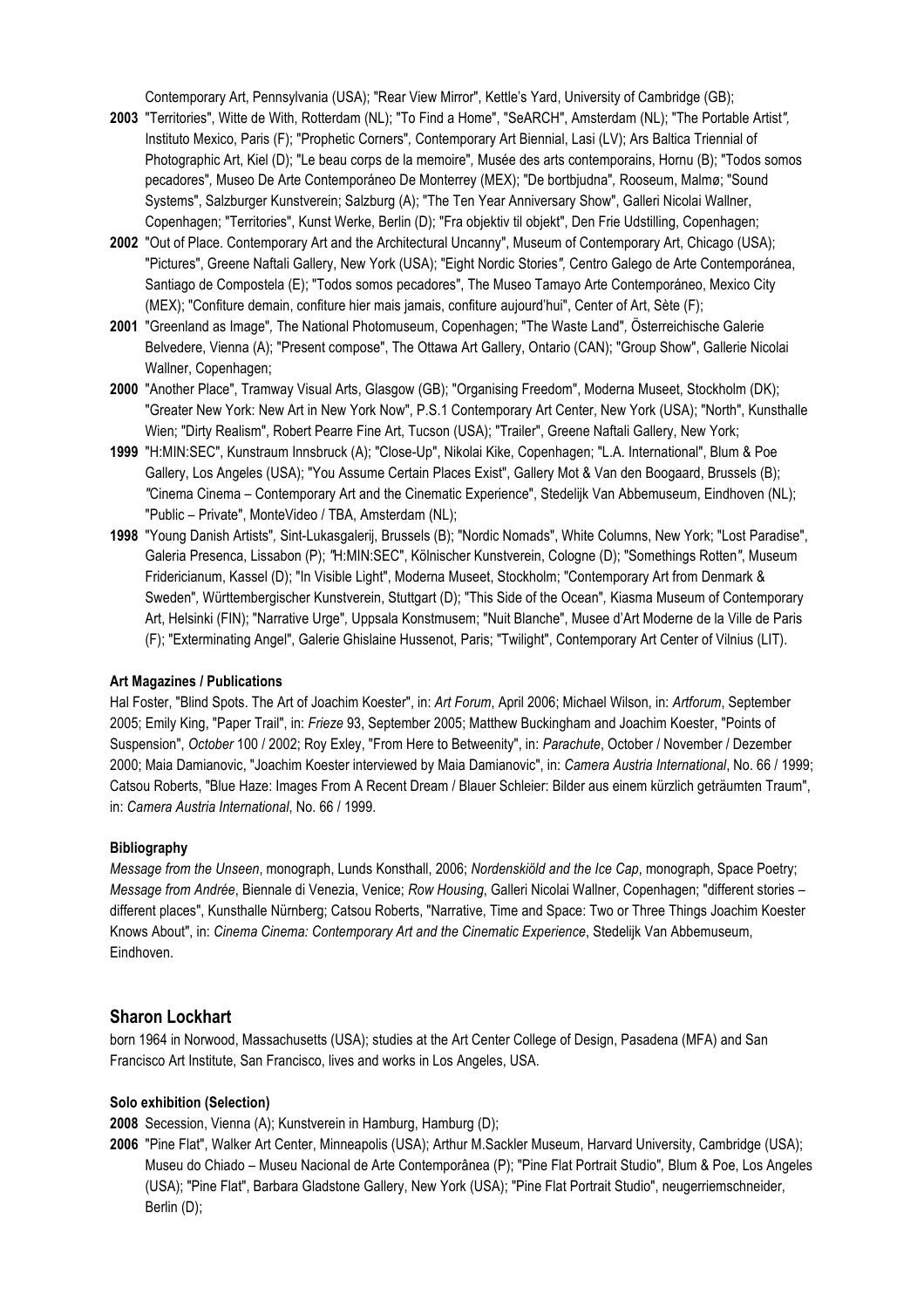- **2005** "Pine Flat", Sala Rekalde, Bilbao (E);
- **2004** Tomio Koyama Gallery, Tokyo (JP);
- **2001** Museum of Contemporary Art, San Diego (USA); Museum of Contemporary Art, Chicago (USA);
- **2000** MAK Österreichisches Museum für angewandte Kunst, Vienna (A); *Teatro Amazonas*, Museum Boijmans Van Beuningen, Rotterdam (NL); Kunsthalle Zurich (CH); Kunstmuseum Wolfsburg (D);
- **1998** "Goshogaoka Girls Basketball Team", Friedrich Petzel Gallery, New York;
- **1995** Künstlerhaus Stuttgart, Stuttgart (D);

### **Group exhibition (Selection)**

- **2008** 55th Carnegie International, Carnegie Museum of Art, Pittsburgh (USA);
- **2007** "Volksgarten. Die Politik der Zugehörigkeit", Kunsthaus Graz am Landesmuseum Joanneum, Graz (A);
- **2006** "Why Pictures Now", Museum Moderner Kunst Stiftung Ludwig, Vienna (A);
- **2004** Whitney Biennial, Whitney Museum of Art, New York;
- **2002** "Self-portraits & portraits", Wako Works of Art, Tokyo;
- **2001** "Strategies: Photography since 1990 from the Sandretto Re Rebaudengo Collection", Museion, Museum of Modern & Contemporary Art, Bolzano (I); "Made in California: Art, Image and Identity", 1900-2000, Los Angeles County Museum of Art (USA); "Abbild", Landesmuseum Joanneum, Graz; New Heimat, Frankfurter Kunstverein, Frankfurt am Main (D); 6th Biennale de Lyon, Lyon (F);
- **2000** 2000 Biennial Exhibition, Whitney Museum of American Art, New York
- **1999** "Moving Images. Film-Reflexion in der Kunst", Galerie für Zeitgenössische Kunst Leipzig (D); "Cinéma Cinéma", Contemporary Art and the Cinematic Experience, Van Abbemuseum, Eindhoven (NL)
- **1998** "Choreography for the Camera", Walker Art Center, Minneapolis (USA);
- **1997** "Stills: Emerging Photography in the 1990s", Walker Art Center, Minneapolis; "Heaven", P.S.1, New York;
- **1996** "Persona", Renaissance Society, Chicago (USA); Kunsthalle, Basel (CH)

### **Bibliography**

Krystian Woznicki, "Sharon Lockhart: Pine Flat Portrait Studio", in: *Camera Austria International*, 94/2006, S.90–91; *Sharon Lockhart. Pine Flat*, Walker Art Center 2006; *Sharon Lockhart. Pine Flat*, Bilbao: Sala Rekalde, 2006; Rosetta Brooks, "A Fine Disregard", *Afterall*, No. 8, Herbst 2003, S. 107-114; Chuz Martinez, "The Possible's Slow Fuse: The Works of Sharon Lockhart", *Afterall*, No. 8, Herbst 2003, S. 115-122; Dominic Molon, Norman Bryson, "Sharon Lockhart", Museum of Contemporary Art, Chicago, Hatje Cantz, 2001; Yilmaz Dziewior, "Sharon Lockhart. Concept – Structure and Passion", in: *Camera Austria International No. 72*, November 2000, S. 25-36; Karen Moss, *Sharon Lockhart + Kelly Nipper. 2 artists in 3 takes*, San Francisco Art Institute (Ed.), Walter & Mc Bean Galleries, 2000; Bérénice Reynaud, "Goshogaoka", in: *Sharon Lockhart*, Wako Works of Art, Tokyo, 1998; *Sightings, New Photographic Art,* Ed. ICA, London, 1998.

## **Jean-Luc Mylayne**

born 1946 in Marquise (F); lives and works in the world.

#### **Solo exhibitions (Selection)**

- **2009** Musée d'art contemporain de Lyon (F);
- **2008** Gladstone Gallery, New York (USA);
- **2007-9** Blaffer Gallery, the Art Museum of the University of Houston (USA), Traveled to the Henry Art Gallery, University of Washington, Seattle (USA); Museum of Contemporary Art Cleveland (USA); The Krannert Art Museum, University of Illinois (USA); Urbana-Champaign and the Parrish Art Museum, Southampton (USA);
- **2004** Lannan Foundation, Santa Fe, New Mexico (USA); "Jean-Luc Mylayne: les oies sauvages riaient et dieu s'endormit tôt" (The Wild Geese Laughed and God Went to Sleep Early), Musée des Arts Contemporains, Grand Hornu (B).
- **2002** "Jean-Luc Mylayne: the mirrors of the kairiciforms", Patrick Painter, Inc. Santa Monica (USA); "Jean-Luc Mylayne: kairiciforms impression", Galerie Monika Sprüth, Cologne (D); "Ink Tree edition", Kusnacht (CH);
- **1999** "Jean-Luc Mylayne: As we are the first kairiciforms", The Photographers' Gallery, London (GB); "Jean-Luc Mylayne: We are the first kairiciforms", Barbara Gladstone Gallery, New York;
- **1997** Barbara Gladstone Gallery, New York;
- **1995** ARC/Musée d'Art Moderne de la Ville de Paris, Paris (F); "Jean-Luc Mylayne: Avian Time", Boca Raton Museum of Art, Boca Raton (USA);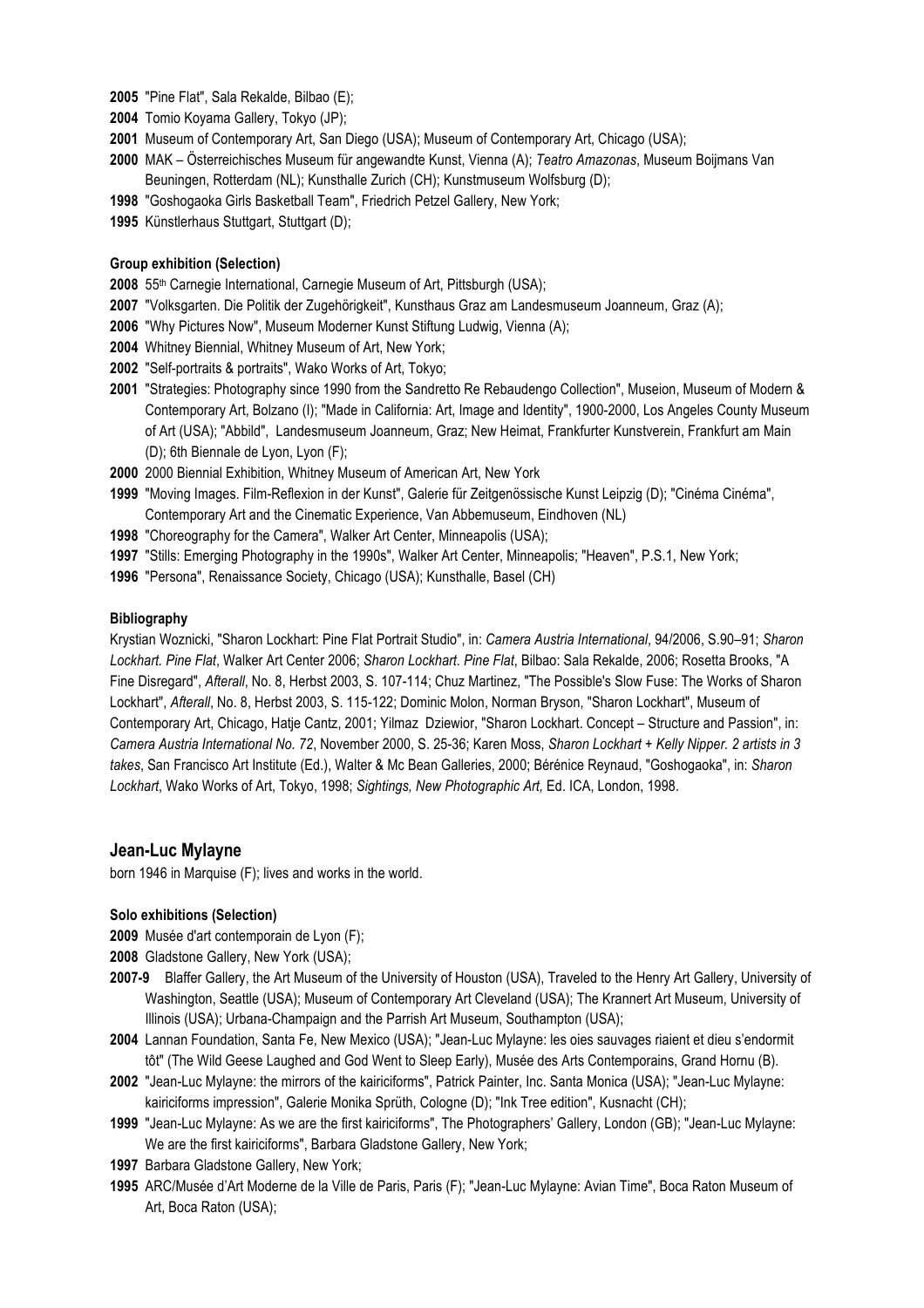- **1991** Musée d'Art Moderne, Saint-Etienne (F);
- **1990** Bibliothèque Nationale, Paris; Centre Régional de la Photographie, Nord-Pas de Calais (F);
- **1989** "Jean-Luc Mylayne, 1989–1990", Musée des Beaux-Arts, Calais (F).

### **Group exhibitions (Selection)**

- **2004** "Animals", Haunch of Venison Gallery, London;
- **2002** "Aviary", Edward Thorp Gallery, New York; "Beautiful Productions: art to play, art to wear, art to own", Irish Museum of Modern Art, Dublin (IRL);
- **2001** "Beautiful Productions: art to play, art to wear, art to own", Whitechapel Art Gallery, London;
- **2000** "French Collection", Barbican Art Gallery, The Barbican Centre, London;
- **1998** "Terra Incognita: Alighieri e Boetti", Vija Celmins, Neil Jenney, Jean-Luc Mylayne, Hiroshi Sugimoto, Neues Museum Weserburg, Bremen (D);
- **1995** "Zeichen und Wunder" Niko Pirosmani and recent art, Kunsthaus, Zurich (CH); "Zeichen und Wunder", Niko Pirosmani and recent art, Centro Galego de Arte Contemporánea, Santiago de Compostela (E);
- **1994** Group Exhibition, Galerie Météo, Paris Group Exhibition, Musée des Beaux Arts, Agen (F), France Group Exhibition, Galerie Claudine Papillon, Paris.

### **Bibliography**

Jean-Luc Mylayne, monograph, ed. Twin Palms Publishers with text by Lynne Cooke *"Time Lapse"* and Terry Sultan "*A Matter of Place*"*,* 2007; Bertrand, Anne. "Denkbilder", in: *Camera Austria International*, No. 93; Olivarez, Russel, ed. *Exit* (Issue 22): 154-55, 2006; Zaunschirm Thomas. *"Das Tier als Readymade. (The Animal is Readymade)"* Artforum International (Issue 174): 68, 2005; Curiger Bice, "Jean-Luc Mylayne. Fresh Cream: Contemporary Art in Culture", London: Phaidon Press, Ltd., 2000; Givens, David. "Confessions of a bird watcher", in: *Frieze* (November/December 1999); Leffingwell, Edward, "Jean-Luc Mylayne at Barbara Gladstone", in: *Art in America*, October 1999; Cooke, Lynne, "Cosmologer", in: *Parkett* (Issue 50-51): 103-107; Curiger, Bice, "Back to Back", in: *Parkett* (Issue 50-51): 132; Dion, Mark; "For Jean-Luc Mylayne", in: *Parkett* (Issue 50-51): 113-21; Mylayne, Jean-Luc. "Two Text Pieces Untitled" , in: *Parkett* (Issue 50-51): 130; Jeffrey, Ian, "The Photography Book", London: Phaidon Press, Ltd., 1997

## **Peter Piller**

Born 1968 in Fritzlar, Deutschland; 1993 – 2000 Academy of Fine Arts, Hamburg; 2005 guest professor for Fine Arts, Hamburg; since 2006 professor for photography in the field of contemporary arts, at Academy of Visual Arts, Leipzig; lives and works in Leipzig and Hamburg.

### **Solo exhibitions (selection):**

- **2009** "Peripheriewanderung Bonn", Kunstmuseum Bonn (D);
- **2008** "Swiss Landscapes", projecteSD, Barcelona (E);
- **2007** Kunsthaus Glarus (CH); "In Löcher blicken", Salzburger Kunstverein (A); "In Löcher blicken", Ludwig Forum für Internationale Kunst Aachen (D); Archive Peter Piller, Andrew Kreps Gallery, New York (USA);
- **2006** Frehrking Wiesehöfer, "Statement", Art Basel 37, Basel (CH); "Dauerhaftigkeit", Frehrking Wiesehöfer, Cologne (D);
- **2005** "Archief Peter Piller", Witte de With Center for Contemporary Art, Rotterdam (NL); "Phänotypologie" (with Jochen Lempert), Galerie Reinhard Hauff, Stuttgart (D);
- **2004** "von Erde schöner", Frehrking Wiesehöfer, Cologne; "Vorzüge der Absichtslosigkeit", Museum für Gegenwartskunst Siegen (D); Galerie Barbara Wien, Berlin (D); "cars + houses", Galeria ProjecteSD, Barcelona;
- **2003** "gültig", Bonner Kunstverein (D); "Gardinen", Revolver, Frankfurt (D);
- **2002** "Bürozeichnungen", Frehrking Wiesehöfer, Cologne; "Kann man davon leben? #5", Förderkoje Frehrking Wiesehöfer, Art Cologne; "blindgänger, zuhause", "WandBodenDecke", Berlin; Galerie Barbara Wien, Berlin.
- **2001** "Zeitungen", KX Hamburg (D); "Regionales Leuchten", mini/Galerie im HundertMeister, Duisburg (D); Adamski Frehrking Wiesehöfer, Cologne (with Stefan à Wengen).

### **Group exhibitions (selection):**

- **2009** "Then the work takes place", Camera Austria, Graz (A); "Vermessen Strategien zur Erfassung von Raum", Bündner Kunstmuseum Chur (CH);
- **2008** "Vertrautes Terrain Aktuelle Kunst in & über Deutschland", ZKM Karlsruhe, Karlsruhe (D);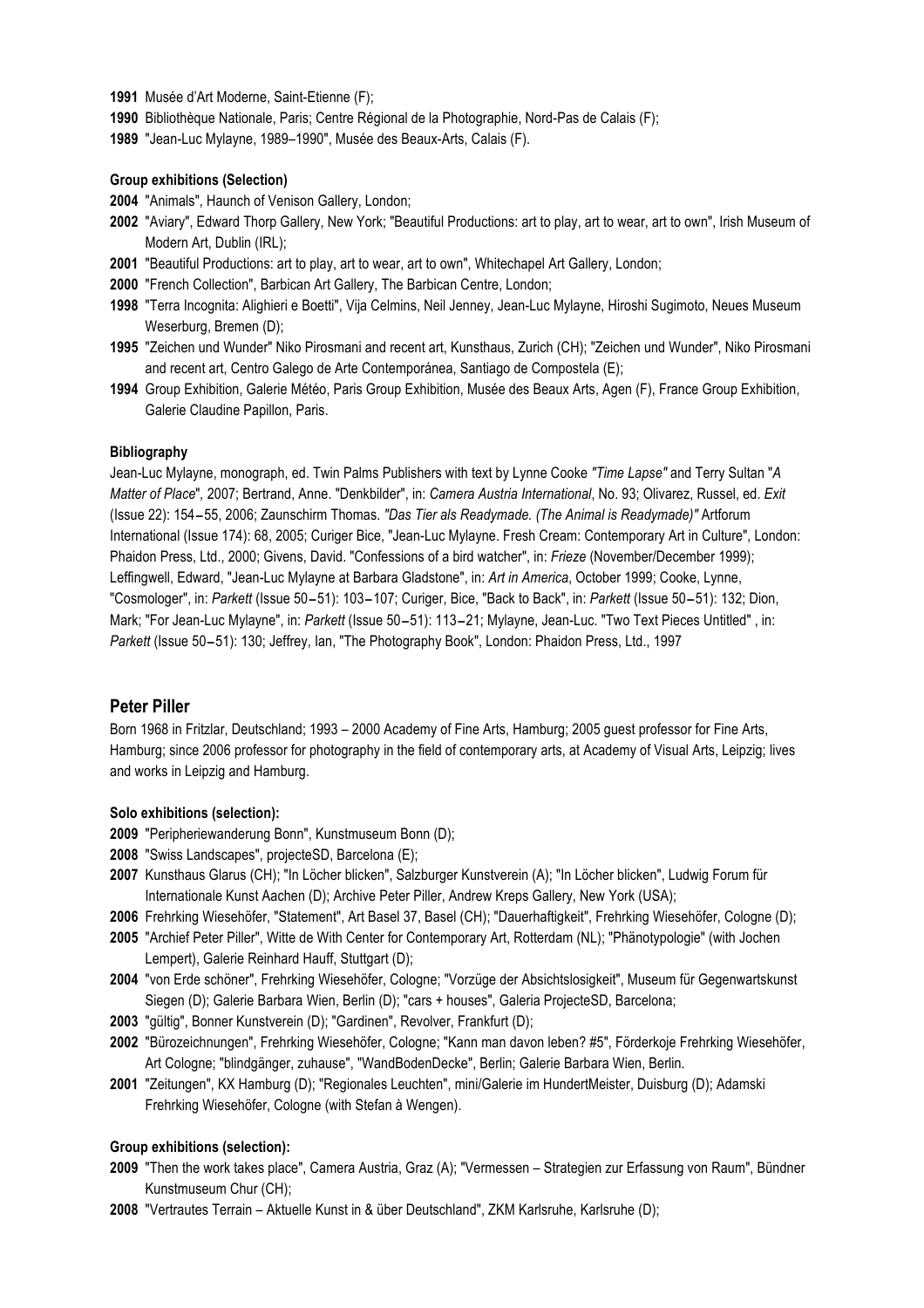- **2007** Photographs from Man Ray to James Coleman, "What does the Jellyfish want?", The Ludwig Museum, Cologne; "Made In Germany", Sprengel Museum Hannover, Hanover (D);
- **2006** "First the artist defines meaning", Camera Austria, Graz; "Utopia's Backyard", Museum of Contemporary Photography, Chicago (USA); "Eigenheime, everything but the kitchen sink", Kunstverein Göttingen (D); "von Erde schöner", Galerie Kugler, Innsbruck (A);
- **2005** "The Baltic Sea Experience at Rooseum", Rooseum Malmø (S); "Multiple Räume (2): Park", Staatliche Kunsthalle Baden-Baden (D);
- **2004 2005** "ars viva 04/05 Förderpreisträger des Kulturkreises der deutschen Wirtschaft im BDI", Kunsthalle Mannheim, Kunstverein Düsseldorf, Zacheta National Gallery of Art, Warsaw (PL);
- **2004** "kurzdavordanach", Photographische Sammlung SK-Stiftung Kultur, Cologne; "Recherche entdeckt! Bildarchive der Unsichtbarkeiten", Villa Merkel, Esslingen (D); "So genau wollt ichs gar nicht wissen", Galerie Olaf Stüber, Berlin; "tätig sein", Neue Gesellschaft für Bildende Kunst, Berlin; "Utopia's Backyard", Museum of Contemporary Photography, Chicago; "Hamburg-Stipendiaten 2003", Kunsthaus Hamburg (D);
- **2003** "Die Sehnsucht des Kartografen", Kunstverein Hannover (D); "Kunstpreis Junger Westen 2003", Kunsthalle Recklinghausen (D); "gegenwärtig: Feldforschung", Hamburger Kunsthalle; "actionbutton", Ankäufe der Bundeskunstsammlung, Hamburger Bahnhof, Berlin; "taubenstraße", Kunstverein Hamburg;
- **2002** "on paper 1", Galerie Friedrich, Basel (CH); "Andere Räume", Kunstverein Hamburg; "scheinbar sichtbar", Kunsthaus Hamburg; "Phrophets of Boom. Sammlung Schürmann", Staatliche Kunsthalle Baden-Baden;
- **2001** "Superman in Bed", Museum am Ostwall, Dortmund (D);
- **2000** "Deep Distance", Kunsthalle Basel; "modell, modell", Neuer Aachener Kunstverein (D);
- **1999** "Wohin kein Auge reicht", Deichtorhallen Hamburg.

### **Ausgewählte Literatur**:

Catrin Lorch, "Peter Piller, Museum für Gegenwartskunst, Siegen", in: *Frieze* 90 / 2005; Manisha Jothady, "Ein Tennisball, der beim Hecke-Schneiden zum Vorschein kommt, erinnert an Gewölle", in: *Camera Austria International*, No. 89 / 2005; Jennifer Allen, "Peter Piller: durchkämmten", in: *Artforum*, Dezember 2004; Peter Funken, "Peter Piller: durchkämmten", in: *Kunstforum international* 172 / 2004.

### **Books**:

*Bedeutungsflächen*. Archiv Peter Piller Band 10. Frankfurt am Main: Revolver 2006; *Pfeile*. Archiv Peter Piller Band 9. Frankfurt am Main: Revolver 2006; *Von Erde schöner*, Frankfurt am Main: Revolver 2004; *Vorzüge der Absichtslosigkeit*, Frankfurt am Main: Revolver 2004; *Unangenehme Nachbarn*, Archiv Peter Piller, Frankfurt am Main: Revolver 2004; *Auto berühren,* Archiv Peter Piller Band 8, Frankfurt am Main: Revolver 2004; *Regionales Leuchten*. Archiv Peter Piller Band 7, Frankfurt am Main: Revolver 2004; *Peter Piller, gültig?*, Bonner Kunstverein, Frankfurt am Main 2003; *Stein des Anstoßes*. Archiv Peter Piller Band 6, Frankfurt am Main: Revolver 2002; *Schandfleck/Schmuckstück*. Archiv Peter Piller Band 5, Frankfurt am Main: Revolver 2002; *Noch ist nichts zu sehen*. Archiv Peter Piller Band 4, Frankfurt am Main: Revolver 2002; *Die Verantwortlichen sind einstimmig*. Archiv Peter Piller Band 3, Frankfurt am Main: Revolver 2002; *Diese Unbekannten.*  Archiv Peter Piller Band 2, Frankfurt am Main: Revolver 2002; *Durchsucht und versiegelt. Tatorthäuser*. Archiv Peter Piller Band 1, Frankfurt am Main: Revolver 2002; 3 Hefte (Regionales Leuchten, Auto berühren, Überschattete Aufnahmen), Berlin 2001.

### **Hans Schabus**

born 1970 in Watschig (A); 1991 – 1996 Akademie der Bildenden Künste Wien, lives and works in Vienna (A).

#### **Solo Exhibitions (selection)**

- **2009** "Is it the River? ", Zero..., Milan (I);
- **2008** "Demand and Desire", Engholm Engelhorn Galerie, Vienna; "Next Time I'm Here I'll Be There", The Curve Barbican Art Gallery, London (GB);
- **2007** "Deserted Conquest", SITE Santa Fe, New Mexico (USA);
- **2006** "Internal Security", Kasseler Kunstverein, Kassel (D);
- **2005** "The Last Land", Biennale di Venezia, Österreichischer Pavillon, Venice (I);
- **2004** "The Rendezvous-problem", Kunsthaus Bregenz (A);
- **2003** "Transport", Bonner Kunstverein, Bonn (D); "Astronaut (be right back)", Secession, Vienna;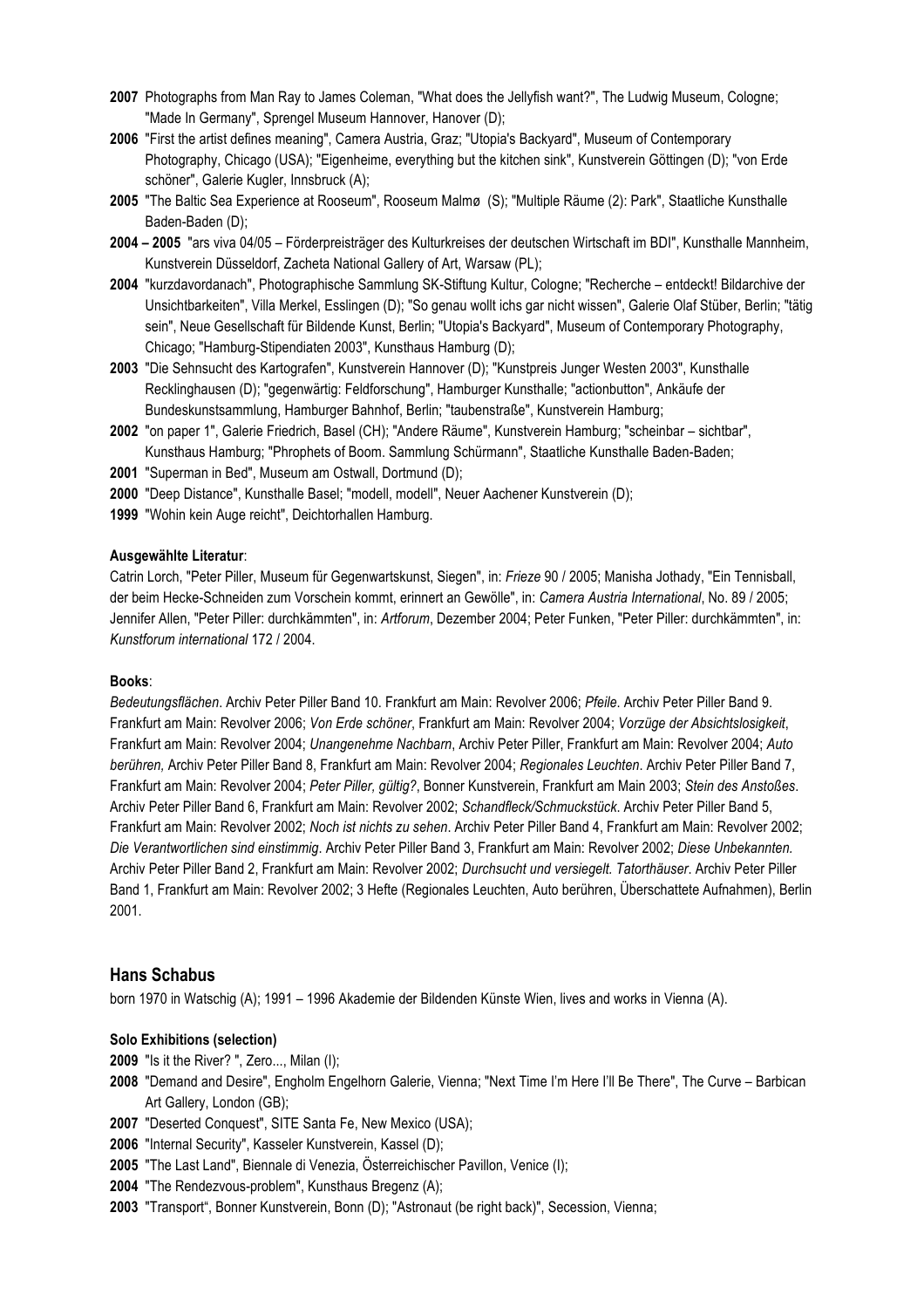- **2000** "Only because I´m paranoid doesn´t mean there is nobody after me", Galerie Luis Campaña, Cologne (D); "Der Passagier", Kerstin Engholm Galerie, Vienna;
- **1996** "The face in the wall A door is a table is a bed", Secession, Vienna.

## **Group Exhibitions (selection)**

- **2009** "The Kaleidoscopic Eye, TBA Contemporary Collection", Mori Art Museum, Tokyo (JAP); "I repeat myself when under stress", Museum of Contemporary Art, Detroit (USA);
- **2008** "Glanz und Verderben. Prekäre Kristalle in Kunst und Architektur", Kunsthaus Mürz, Mürzzuschlag (A); "The new setting of the gallery", Tiroler Landesmuseum Ferdinandeum, Innsbruck (A); "voice & void", Galerie im Taxispalais, Innsbruck; "Rapture of the deep", OK Centrum, Linz (A);
- 2007 "voice and void", The Aldrich Contemporary Art Museum, Ridgefield (USA); "Generational Issue", Centro Galego de Arte Contemporánea, Santiago de Compostela (E); "Reversals", Kunstverein Braunschweig, Braunschweig (D); "Ironie der Objekte", Museion, Bozen (I);
- **2006** "Climb the mountains, I say to you, eat strawberries", Fotohof, Salzburg; ARGE, Bozen; "Why Pictures Now? ", MUMOK, Vienna; "International 06", Liverpool Biennial, Liverpool (GB); "onestar press – a collection of books, movies and multiples by artists", Centre Culturel Français de Turin, Turin (I); "onestar press – a collection of books, movies and multiples by artists", Galerie Erna Hécey, Brussels (BE);
- **2005** "The Postmedia Condition", Neue Galerie, Graz (A); "Night Sites", Kunstverein Hannover, Hanover (D);
- **2004** "Zeme-Krajina / Land-Landscapes", Galerie des Österreichischen Kulturforums, Prague (CZ); "Sculpture", Galerie Anne de Villepoix, Paris (F);
- **2003** "We will have to appeal to your imagination today... ", Kölnischer Kunstverein, Cologne; "Friendly Game", Camera Austria, Graz;
- **2002** "Manifesta 4, Europäische Biennale der zeitgenössischen Kunst", Frankfurt (D);
- **2001** "A well positioned helmet is like a calming look", Kunsthalle Nürnberg, Nuremberg (D)
- **1999** "Photo Profiles", mit Gottfried Bechtold, Camera Austria, Graz;
- **1997** "Grübl, Konzett, Schabus", Ausstellungsraum Mezzanin, Vienna.

## **Bilbiography:**

*Hans Schabus*, Engholm Engelhorn Galerie, Vienna*; Next Time I'm Here I'll Be There*, Barbican Centre, London, 2008; *"Deserted Conquest",* Laura Heon, SITE, Santa Fe (US), 2007; *The Last Land,* La Biennale di Venezia*,* Austrian Pavilion, Vienna, 2005; *The Rendezvous-Problem,* Eckhard Schneider, Kunsthaus Bregenz, 2004; *Astronaut (Komme gleich),*  Secession, Vienna; Space 2003, onestar press, Paris, 2003; *Visitor 1999,* onestar press, Paris, 2000; *100 laufmeter,* Hans Schabus, Vienna; *Die Schachtel im Zimmer,* Hans Schabus, Vienna, 1998.

### **Exhibition Catalogues / Publications**

*Reversals,* Kunstverein Braunschweig, Braunschweig; *Voice & Void,* Aldrich Museum, Connecticut (USA), 2007; *Why pictures now,* MUMOK, Vienna, 2007; *Postmedia Condition,* Neue Galerie, Graz, 2005; *Wiener Linien – Kunst und Stadtbeobachtung seit 1960,* Wien Museum, Vienna, 2004; *Wir müssen an Ihr Vorstellungsvermögen appellieren... ,* Kölnischer Kunstverein, Cologne, 2003; *Manifesta 4*, europäische Biennale zeitgenössischer Kunst, Frankfurt a. M., 2002.

### **Art Magazines / Online-Magazines**

Fritz Ostermayer, "Kunst vs Kichern*",* in: *spike*, No. 16, Summer 08; Brigitte Werneburg, "Gang unter die Erde"*,* in: *taz.de*, 14.07., 2008; Sarah S. King, Report from Santa Fe: "Through Austrian Eyes"*,* in: *Art in America*, No. 11, December, "Kunst zum schmunzeln" in: *ff extra*, 2007; Dirk Schwarze, *"*Hans Schabus. Innere Sicherheit*",* in: *Kunstforum* international, Bd. 184; Cristina Travaglini, *"Hans Schabus",* in: *Mousse*, May, 2006; Jasper Sharp, *"The Last Land",* in: *Art Review*, No. LVI, June; Vitus H. Weh, "Schießen oder schauen – Das Letzte Land" Portrait; Hans Schabus, in: *spike*, No. 4, Summer, 2005; Maren Lübbke-Tidow*,* "Vergegenwärtigungen", Hans Schabus, in: *Camera Austria International*, No. 87, 2004; Melanie Ohnemus, Hans Schabus, in: *Praesens*, 2/03, 2003; Alfred Nemeczek, "Mit geblähtem Segel durch die Wiener Kanalisation", in: *art*, 7/03, July, 2002; Maren Lübbke, Hans Schabus. "Only because I'm paranoid doesn't mean there is nobody after me", in: *Camera Austria International*, No. 73, 2001; Maren Lübbke, "Hans Schabus / Gottfried Bechtold"*,* in: *Camera Austria International*, No. 68, 1999.